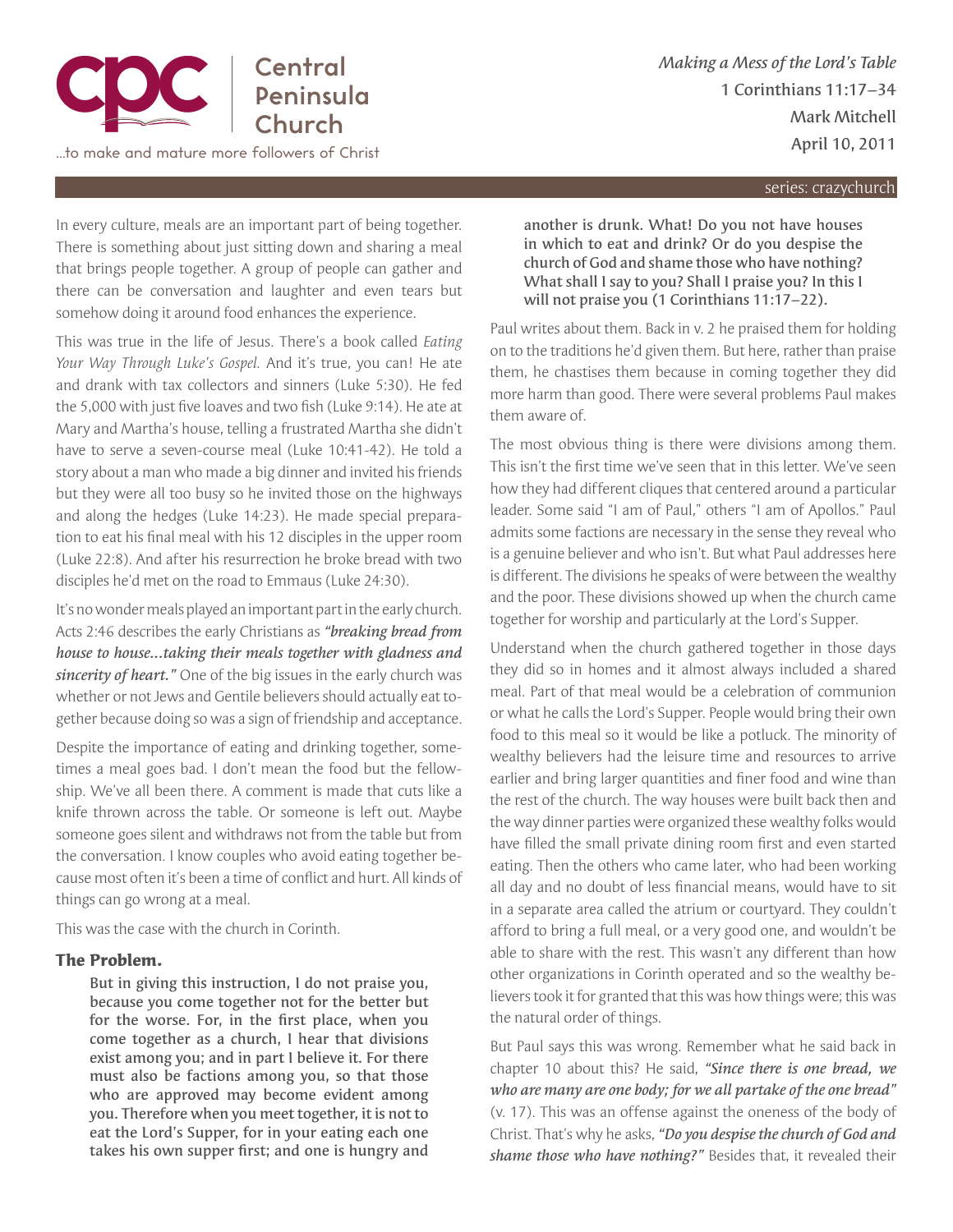selfishness. He says, *"for in your eating each one takes his own supper first; and one is hungry and another is drunk."* There's a complete lack of consideration for others. All they're thinking about is themselves. And finally there is a lack of respect and reverence for what they were doing. Some were even getting drunk on the communion wine! Basically, they were treating this like any other meal so Paul just says, "If that's what you're going to do, just go home and eat!"

The bottom line in all of this is it wasn't the Lord's Supper. They thought it was the Lord's Supper. They called it that. They wrote in their bulletin that's what they doing. They went through the motions, but he says in v. 20, *"Therefore when you meet together, it is not to eat the Lord's Supper."* We can go through the motions of coming to church and singing the songs and shaking hands and hearing the message and even taking the Lord's Supper and yet it can all be a sham. He even says *"you come together not for the better but for the worse."* You're doing more harm than good. We can do all the right things and yet have blind spots that actually undermine and betray the very good things we're doing.

So in the rest of this paragraph Paul gives us several guidelines to help us avoid making a mess of the Lord's Supper. In essence he tells us to look in several directions to correct this problem.

## **The Solution.**

#### Look back

The first thing he says is look back. He goes back and recounts the tradition of the Lord's Supper instituted and passed down by the Lord Jesus himself on the night of his betrayal.

When we take communion we look back and remember and relive the events of our own redemption through Christ. You know that old black spiritual, "Were you there when they crucified my Lord?" In the Lord's Supper we go back and we're there and we understand what he did for us; we were there.

For I received from the Lord that which I also delivered to you, that the Lord Jesus in the night in which He was betrayed took bread; and when He had given thanks, He broke it and said, "This is My body, which is for you; do this in remembrance of Me." In the same way He took the cup also after supper, saying, "This cup is the new covenant in My blood; do this, as often as you drink it, in remembrance of Me" (verses 23–25).

Sometimes we forget what Jesus was doing that night was reinterpreting the Jewish Passover meal. For Jews this was the night of nights. It was the night when around a meal they relived the drama of their redemption from bitter slavery in Egypt. God delivered them when the blood of the sacrificial lamb was smeared across their doorpost. Later, the angel of death passed over their house and their firstborn was spared. They had to leave in a hurry, before the bread could rise. To commemorate that event, they ate a meal together with unleavened bread and bitter herbs and sweet wine. It's like each generation traveled back in time to be there so they could say, "I, too, came out of Egypt. That story isn't just about them; it's about me." At one point in the meal, the host would break the bread and say, "This is the bread of affliction which our fathers ate in the wilderness." Jesus substitutes

those words with his own, "This is my body which is for you..." During the meal four cups of wine would be offered. Most likely with the third cup Jesus said, "This cup is the new covenant in my blood..." In the Bible, when God made a covenant with his people, it was ratified with a blood sacrifice. Jesus says, "I'm that sacrifice."

## Look out

The second thing he says is to look out. Look at v. 26.

## For as often as you eat this bread and drink the cup, you proclaim the Lord's death until He comes.

I know a lot of people who would never dare preach. It's just not their thing. But did you know that each time you take the Lord's Supper you're preaching? That's what he says here. You're proclaiming the Lord's death. I think we all know sometimes the most powerful and memorable messages are those which contain no words at all. A handshake at the end of a business deal. A president getting out of his limo and mingling freely with the crowd. A black woman in 1955 refusing to give up her seat for a white passenger. A father and son embracing after years of estrangement. All these are symbolic acts that preach loudly. And when we take the Lord's Supper we're preaching. We're proclaiming his death on the cross; his broken body and his shed blood are for you and for me; they are the way out of slavery to sin and death and the devil. The first pastor I worked for would never preach a sermon on communion Sunday because he said he wanted to "let the table preach." That's not such a bad idea. There have even been times throughout church history when the church stopped preaching the true gospel. Somehow it got lost underneath bad theology or mistaken priorities. But the great thing is the church has never stopped taking communion and so without even knowing it, they kept on preaching the gospel. You don't have to say a word; doing it says it all!

We live in such tumultuous times, don't we? Earthquakes, wars, famine, crime, nuclear waste. It's easy to get fearful or depressed or just cynical. But when we come to communion we're invited to lift up our heads and remember our redemption draws nigh. It invites us to see our present salvation as the first installment of a complete salvation from all that oppresses us. In this act, we proclaim our God reigns. There ought to be a strong note of joy in the Lord's Supper. This is not a funeral service; it's a dress rehearsal for the marriage supper of the lamb! I'm told that at the end of Communion the early believers would cry out together "Maranantha!" It means "O Lord, come!" What a fitting cry of aspiration from we who long to be forever with our Lord. At the Lord's Table, we look forward. a church that could offer communion to hurting people was a special gift from God." In some ways, those are the only people truly worthy of this table; those who look inside and see their sin and confess it and then eat and drink as a way of saying, "I accept this costly gift of forgiveness. His body was broken and his blood poured out for me." That's what Paul means when he talks about "judging the body rightly." We do that by recognizing Christ's body, symbolized in the bread and wine, was given for us. We believe it and eat and drink. Look up The fifth place to look is to look up. In v. 29 Paul mentioned how

### Look ahead

In this same verse there is a third thing. Not only do we look back and look out but we look forward. He says we do this "until he comes." Each time we take communion we remind ourselves he's coming back. When he comes back, he'll bring us home. And when he brings us home we'll share together in a banquet, the marriage supper of the Lamb, when his bride, the perfected church, will be joined to him forever. Jesus actually spoke of this at the Last Supper when he promised his disciples they would one day eat and drink at his table in his kingdom (Lk 22:30).

#### Look in

Therefore whoever eats the bread or drinks the cup of the Lord in an unworthy manner, shall be guilty of the body and the blood of the Lord. But a man must examine himself, and in so doing he is to eat of the bread and drink of the cup. For he who eats and drinks, eats and drinks judgment to himself if he does not judge the body rightly (verses 27–29).

The fourth place we look is within. When Paul talks about eating in an unworthy manner he doesn't mean we are unworthy, but rather we eat in a way that's unworthy. This is what the Corinthians were doing when they selfishly disregarded their needy brothers and sisters in Christ. This is an offense against the body and blood of our Lord. It's like if someone denigrates This may seem bizarre to us but some of the Corinthians were sick and some had even died and this was God's judgment. Notice the purpose of that judgment is positive and redemptive. It's God's discipline. It's the Father taking out the paddle on his children. He doesn't do it to destroy them but to save them. But they could have avoided this if they judged themselves rightly in the first place.

the American flag; that's an offense against our country. So Paul says examine yourself before you eat. This should be a time of self examination, confession and repentance. There is a sense in which we're all unworthy of this table, right? This is a sinner's feast. This is where the lost celebrate being found. This isn't a warning to those who know their sin and seek forgiveness but those who are blind to their sin denigrate that which is sacred. Now just because someone is sick or dies doesn't mean they were in sin and God was disciplining them for that. We know that from the book of Job. Job experienced terrible suffering. His friends came along and said, "Job, you must have messed up somewhere. Repent of your sin." But the opening of the book reveals his suffering had nothing to do with sin. God allowed it as a test. And Job learned a great deal from that experience. At the end of the book he confesses, *"My ears had heard of you but now my eyes have seen you"* (Job 42:5).

we could *"eat judgment on ourselves"* if we're not careful. What does that mean? He explains in verses 30–32.

For this reason many among you are weak and sick, and a number sleep. But if we judged ourselves rightly, we would not be judged. But when we are judged, we are disciplined by the Lord so that we will not be condemned along with the world.

Tony Campolo tells a story from his childhood when he was sitting with his parents in church at a communion service. He became aware of a young woman sitting in front of them who was sobbing and shaking. The pastor had just finished reading the passage of Scripture: "Whoever eats the bread or drinks the cup of the Lord in an unworthy manner, shall be guilty of the body and blood of the Lord." As the communion plate with its small pieces of bread was passed to the crying woman, she waved it away and lowered her head in despair. It was then his Sicilian father leaned over her shoulder and said in broken English, "Take it, girl! It was meant for you. Do you hear me?" She raised her head and nodded, and then she took the bread and ate it. Tony writes, "I knew that at that moment some kind of heavy burden was lifted from her heart and mind. Since then, I've always known Not all suffering and sickness results from sin and judgment, but some does. So whenever we're sick we should look up and ask the question. "Lord, what are you saying to me through this? Is there an area of my life that I need to pay attention to?" James talks about this. He says, *"Is any one of you sick? He should call the elders of the church to pray over him and anoint him with oil in the name of the Lord. And the prayer offered in faith will make the sick person well; the Lord will raise him up. If he has sinned, he will be forgiven. Therefore confess your sins to each other and pray for each other so that you may be healed..."* (Jms 5:14-16). 0Look around So then, my brethren, when you come together to eat, wait for one another. If anyone is hungry, let him eat at home, so that you will not come